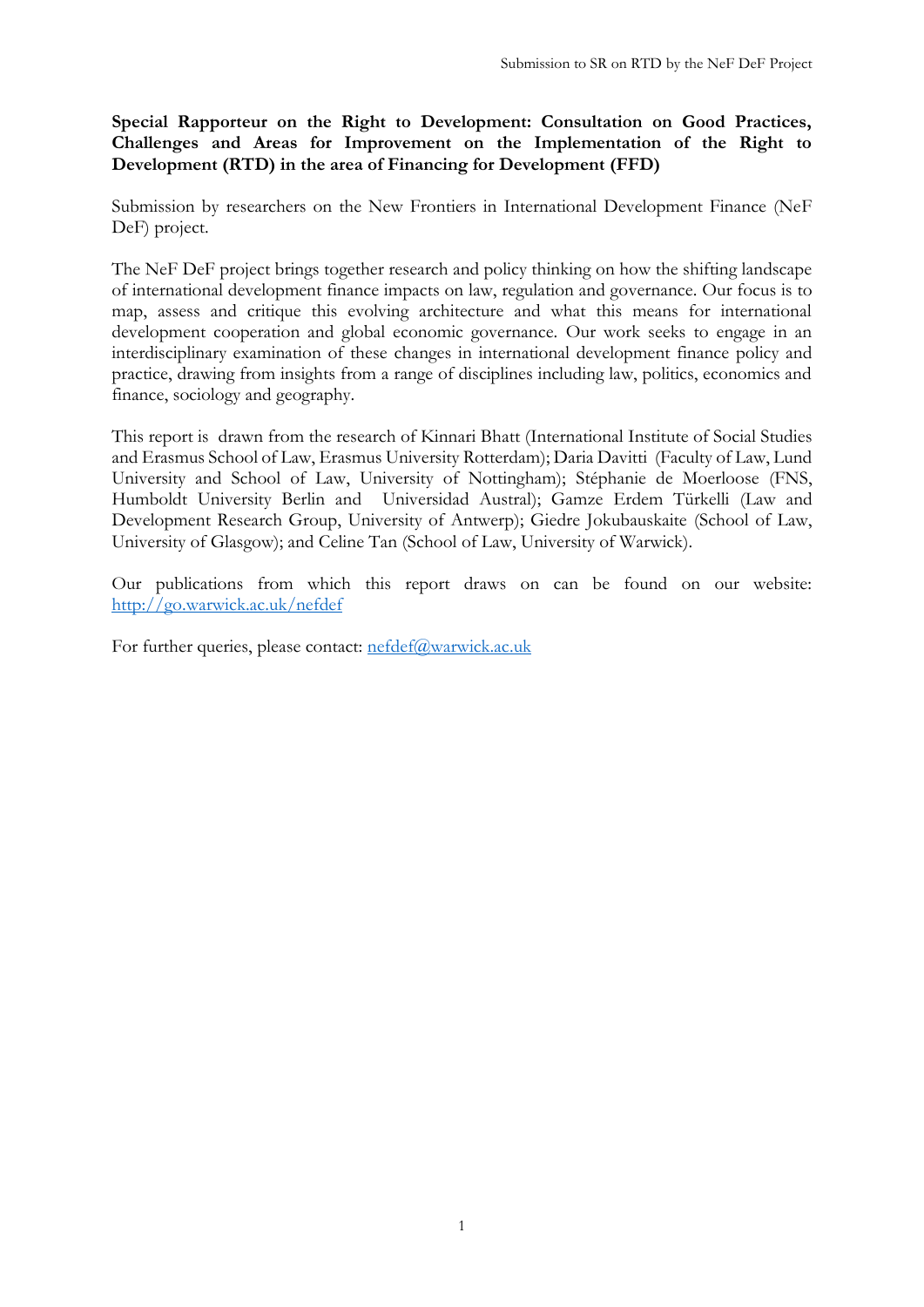## **1. Introduction**

This submission builds on the Guidelines and Recommendations Report on the Practical Implementation of the Right to Development (A/HRC/42/38) (hereinafter Guidelines Report) and takes as its starting point the two main principles of the Right to Development (RTD) that underpin the Guidelines Report: (1) that individuals and communities must drive the processes for their own development through meaningful participation and (2) that there should be fair distribution of the benefits resulting from development policies. Since the report to which this submission contributes examines financing for development (FFD) in the context of the coherent and integrated implementation of the 2030 Agenda for Sustainable Development, the Sendai Framework for Disaster Risk Reduction, the Addis Ababa Action Agenda and the Paris Agreement on climate change, this submission refers to these frameworks where relevant.

It is undisputed that mobilisation of financial resources at national and international level remains key to the realisation of the RTD, as acknowledged in the frameworks mentioned above. The terms under which these resources are mobilised and disbursed, however, will determine the success of policies and programmes aimed at realising the RTD, which in turn, 'creates an enabling environment for the realization of all human rights' (UNCTAD, 2019: 1). This submission therefore focuses on the significant changes that are taking place within the international architecture for FFD and their impact on the realization of the RTD. A key plank of the new FFD framework is the engagement of the private sector in the mobilisation and delivery of development finance, including the use of public finance, such as official development assistance  $(ODA)^1$ , to leverage private investment for development (UN, 2015a & b; World Bank et al, 2015). As further explained below, the increasing shift away from official sector financing for development projects and programmes towards blended and private financing for development creates particular challenges for the implementation of the RTD at local, national and international levels.

Our research indicates that current policy and operational changes taking place in the aid and other official development finance arenas will have significant impacts on the capacity of states, as primary duty bearers, to create the necessary national and international conditions for the implementation of the RTD. More specifically, these changes risk undermining the commitments enshrined in the 1986 UN Declaration on the Right to Development (hereinafter UN Declaration) and in the aforementioned international instruments for development cooperation.

We submit that, without adequate safeguards, the rapid movement towards private financing for development will: (1) fail to mobilise the resources necessary to meet the Sustainable Development Goals (SDGs) and address other global challenges, such as humanitarian crises, disaster risks and the climate emergency, and (2) undermine existing domestic and international efforts to engender a just and equitable international economic order that is facilitative of the RTD (see Article 3(3) UN Declaration). We focus specifically on two aspects of the questions raised by the Call for Submissions: (1) Participation and Access to Information and (2) Resource Mobilization.

# **2. Participation and Access to Information**

<sup>1</sup> ODA is defined as official sector flows to developing countries that meet the concessionality criteria, purpose and geographical distribution established by the OECD's Development Assistance Committee (DAC): [http://www.oecd.org/development/financing-sustainable-development/development-finance](http://www.oecd.org/development/financing-sustainable-development/development-finance-standards/officialdevelopmentassistancedefinitionandcoverage.htm)[standards/officialdevelopmentassistancedefinitionandcoverage.htm](http://www.oecd.org/development/financing-sustainable-development/development-finance-standards/officialdevelopmentassistancedefinitionandcoverage.htm)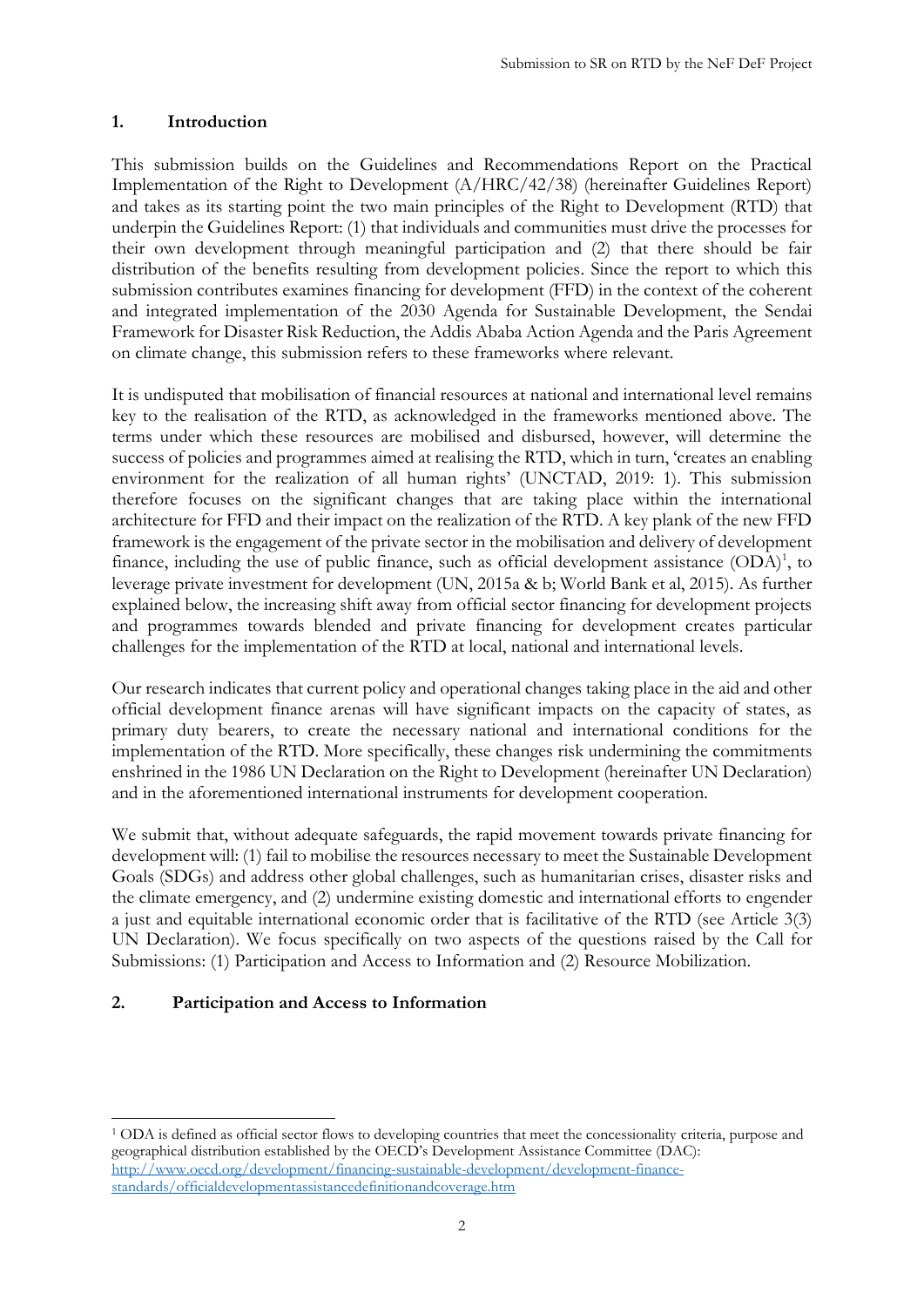Over the past three decades, multilateral development banks (MDBs) and multilateral development finance institutions (DFIs) <sup>2</sup> have created a range of instruments (known as environmental and social safeguards) that provide, *inter alia*, for consultation with affected populations, requirements to seek free, prior and informed consent (FPIC)<sup>3</sup> of indigenous peoples, and access to information (Bhatt, 2020; Jokubauskaite and Rossati, 2020; Mbengue and de Moerloose, 2017; Tan, 2019). The International Finance Corporation (IFC) (part of the World Bank Group)'s Performance Standards are a good example. These normative frameworks establish a set of increasingly standardised benchmarks that most official sector financiers adhere to in their operations, including a set of standards for due diligence, environmental and social impact assessments and meaningful consultation with affected populations (Park and Strand 2016). At the same time, many official DFIs have also established institutional grievance mechanisms (known as independent accountability mechanisms) to establish platforms for individuals and communities seeking redress for breach of these standards, including the lack of consultation and access to information.

The move towards blended and private financing for development may compromise the limited recourse available to communities under these independent accountability mechanisms. First, there is evidence to suggest that compliance with environmental and social safeguards by private sector entities financed by major DFIs remains questionable. Evidence demonstrates that despite a host state signing international legal guarantees for consultation, project agreements can still circumvent the ability of communities to participate in and gain access to project information. For instance, the presence of Performance Standards of the IFC (Standard 7, Indigenous People) that are meant to guarantee the inclusion of Free, Prior and Informed Consent (FPIC) into the loan agreements, do not necessarily ensure sustainable inclusion (Bhatt, 2020). This is because these standards are only instrumentally inserted within a covenant in a larger loan agreement and the specific terms thereof permit financiers to threaten loan default, negotiate with the company and waive the breach of a performance standard that requires consultation. The effect is to displace these performance standards through the mechanisms within standardised loan documentation (Bhatt, 2020). Additionally, where covenants providing consultation guarantees are implemented, they frequently become operative too late in the project design (eg after land disturbance commences) to have any meaningful participatory impact for individuals (Bhatt, 2020).

Second, while private sector investments routed through major DFIs will have to comply with increasingly common institutional standards, such as the IFC's Performance Standards, the development finance disbursed through other platforms such as multi-stakeholder partnerships (MSPs)<sup>4</sup> or through public-private partnerships (PPPs), would be reliant on more dispersed project-level accountability frameworks (Tan, 2019). This means that accountability for development operations under these partnerships could not be traced back to general rules accepted by the member states of the DFIs, but would instead be created ad-hoc for a given project, and would therefore be less predictable in terms of ensuring protection for the affected communities. Given their private and contractual nature, these project-level accountability standards and grievance mechanisms tend to: (1) have limited operational independence from their project sponsor and lack independent verification (Tan, 2019 & 2018) and (2) are undertaken in a regulatory black box in which there is a general disengagement of the state in private sector led

<sup>2</sup> MDBs are international financial institutions which lend mostly to sovereign states at market or concessional rates while multilateral and bilateral DFIs are government-supported institutions that lend or invest in the private sector of developing countries (see CSIS and ODI, 2016).

<sup>3</sup> It is important to note that FPIC provisions in these instruments tend to redefine the content of FPIC in a more restrictive manner and, crucially, do not reflect the standards enshrined in the 2007 UN Declaration on the Rights of Indigenous People.

<sup>4</sup> For example, the Global Fund to Fight AIDS, Tuberculosis and Malaria (Global Fund), and the Private Infrastructure Development Group (PIDG).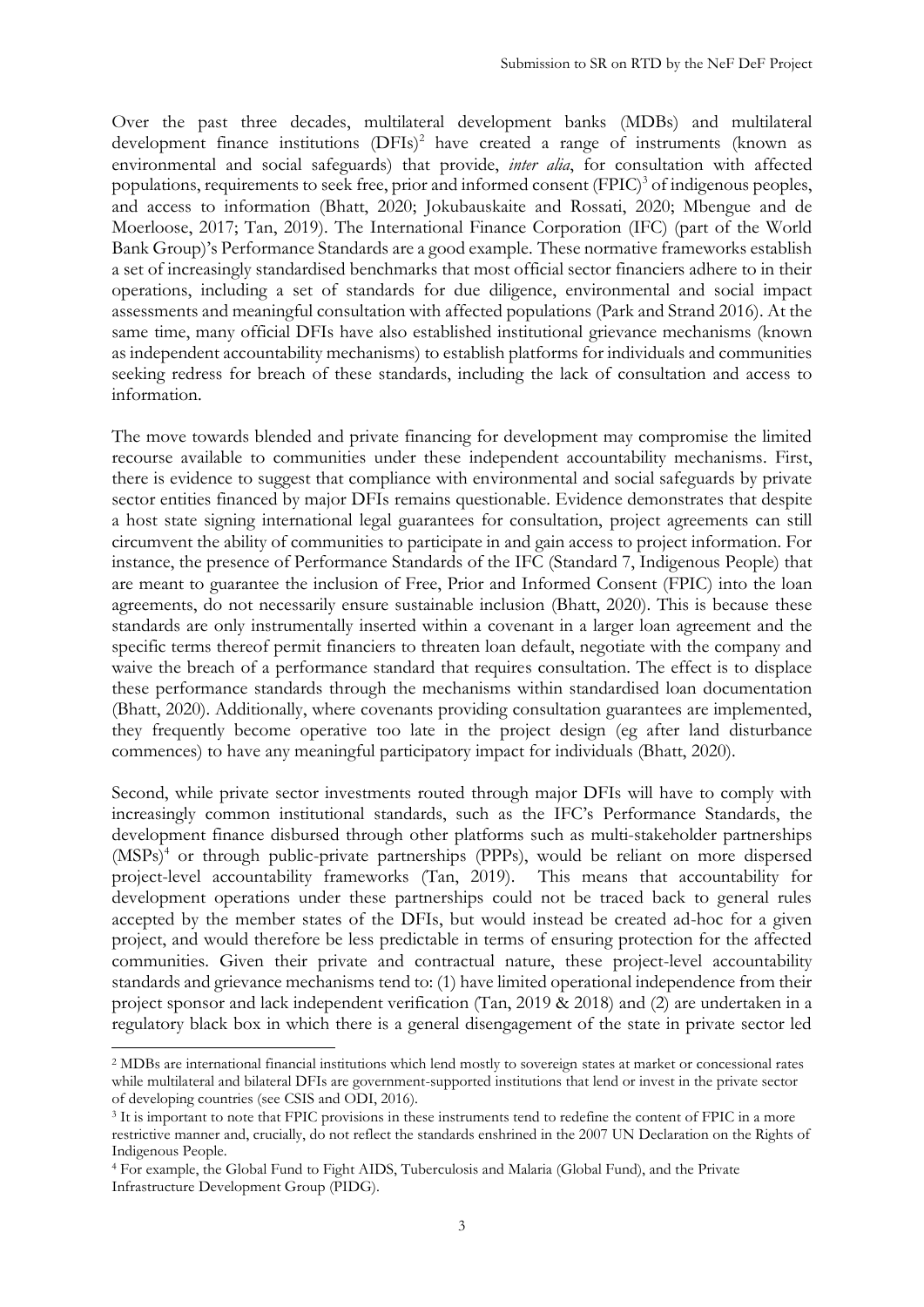participatory processes with very little recourse for enforcement of remedies or avenues for appeal (UN Accountability and Remedy Project III Report Feb 2020).

Further, there is currently no harmonised framework for ensuring that these private investments meet common standards of environmental and social safeguards, including those contained in international legal instruments and non-binding standards, including the UN Guiding Principles on Business and Human Rights, the OECD Guidelines for Multinational Corporations and the Principles for Responsible Investing. The widespread use of financial intermediaries in the disbursement of private finance for development also distances official financiers from the intended beneficiaries of the development projects, making it difficult to ensure safeguard policies and standards are upheld throughout the financing chain (OECD, 2018).

Third, there is greater opacity surrounding private sector projects in development compared to those undertaken by the public sector through an official sector grant or loan (eg through an MDB as opposed to a DFI). DFIs, MSPs and PPPs that lend to private entities as opposed to national or sub-national governments tend to have weaker transparency and information disclosure policies than their public counterparts on grounds of commercial sensitivity or client confidentiality (Vervynckt, 2018). Additionally, where development projects are structured through a PPP between the state and a private investor, it becomes apparent that the fragmented legal structure of PPP projects presents unique challenges for community participation and access to information, both at the pre-project consent stage and at the later grievance/complaint stage. At the pre-project consent stage, PPP structured projects and their debt and project contracts will contain multiple entry points through which the RTD is sidelined through contractual mechanisms and commercial behaviours that exclude the participation of rights-holders in project decision making. Special purpose vehicle (SPV) structures that form the operational framework for project funding and implementation create a veil through which it becomes challenging for communities to gain access to information about project beneficial ownership, excluding them from obtaining details about crucial design issues that affect their individual and collective RTD (Bhatt, 2020; Leader & Ong, 2011).

However, there is evidence of practices in PPP and its project contract and loan agreements that demonstrate an attempt to include individual and community rights holders (including vulnerable ones) within the planning and pre-construction stages of a PPP project; to provide rights holders access to information on all aspects of FFD; and to ensure that civil society participates throughout FFD processes. One example would be to incorporate DFI performance standards within loan covenants that require the PPP project company to obtain the FPIC of indigenous communities before altering land use and access and also to set up a project level grievance mechanism and to share information about grievances with other FFD financiers<sup>5</sup>. Other examples of good practice include ensuring terms of agreements/ memoranda of understanding (MoUs) between communities and companies contain the following provisions: a) clear principles for consultation and an initial moratorium before land clearances; b) explicitly recognition of customary land ownership as the starting point for consent and benefit sharing; c) consultation practices that reflect local customary decision making practices rather than imposing wei tstern corporate models (Bhatt, 2020; Bhatt, forthcoming). Agreements could also contain provisions which stipulate that

<sup>5</sup> Although, as noted above, evidence demonstrates that these are frequently ousted by loan agreement terms (see Bhatt, 2020, specifically case studies on the Oyu Tolgoi project in Mongolia, Barro Blanco Project in Panama and Sakhalin Project in Russia (Bhatt, 2020); also UN Accountability and Remedy Project III Report 2020). More generally, for energy PPP projects, independent review of the power purchase concession agreement's impact on poverty reduction prior to its signature (Bujagali, Uganda). This provided civil society with an important advocacy tool to evidence how financial terms will have severe impacts for the RTD of individuals, communities and future generations (Bhatt 2020).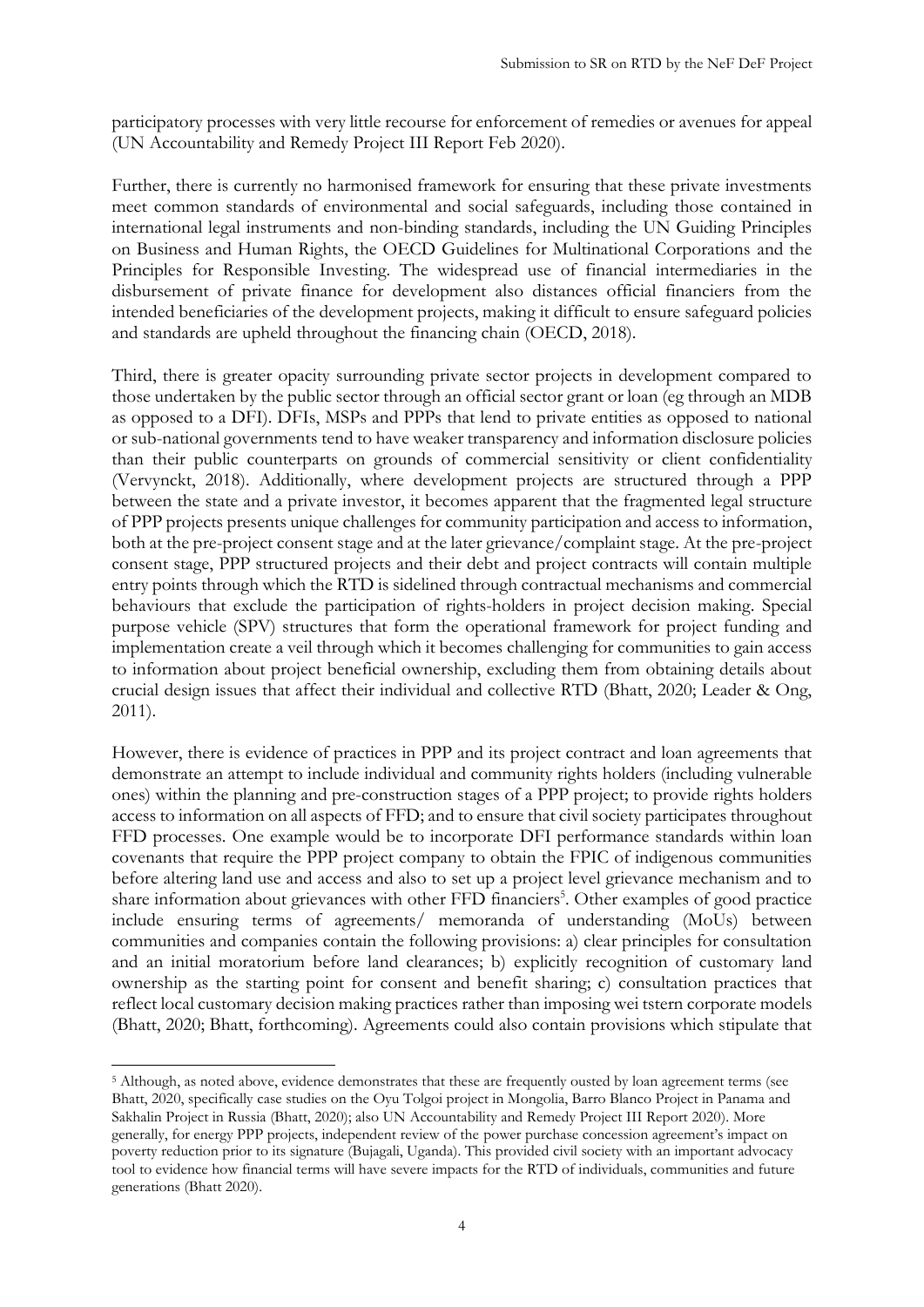a project will not go forward without consent or will be re-routed in order to preserve access to specific areas of land and water within a PPP project site (see Pilbara and Oyu Tolgoi agreements in Bhatt, 2020). Private investors and PPPs could also provide independent legal counsel, local anthropologists and 'local' mediators to assist individuals with consent processes although conflicts of interest can arise regarding payment of these interlocutors and consideration must be given to creation of a blind trust mechanism to remedy this (Bhatt, 2020).

Overall, our research highlights that the turn to new modes of financing through mechanisms such as PPPs, MSPs and blended finance poses serious challenges to the implementation of the first principle underpinning the Guidelines Report, notably that individuals and communities should drive the processes for their own development. Hence, while these practices have a potential to expand the pool of FFD, they also dilute the opportunities that exist for the communities to exercise their RTD.

## **b) Resource Mobilisation**

The complexity of the new architecture for private financing for development is also likely to impact on mobilisation of resources to realise the RTD in terms of coherence, sustainability and accountability. Under UN SDG 17, states have committed to 'strengthen(ing) the means of implementation and revitaliz(ing) the global partnership for sustainable development' which includes enhancing policy coordination and coherence and respecting 'each country's policy space and leadership to establish and implement policies for poverty eradication and sustainable development' (UN SDG 17, targets 17.13, 17.14 and 17.15). Our research demonstrates that the shift towards private financing for sustainable development without adequate regulatory and governance frameworks risks undermining these targets and other international commitments to harmonise aid practices, enhance development cooperation and coordinate economic policymaking under international agreements such as the aforementioned 2030 Agenda for Sustainable Development, the Sendai Framework for Disaster Risk Reduction, the Addis Ababa Action Agenda and the Paris Declaration on Aid Effectiveness 2005.

First, the proliferation of financing platforms expands the class of actors and the range of mechanisms used in the FFD agenda, making it difficult to 'map, track and account for global financial flows for development', including transparency in decision-making and procurement processes and oversight over the implementation of development projects and programmes (Tan, 2019). This makes it much more difficult for individual states and the international community to measure the amount of resources mobilised to meet the SDGs and other global public goods, and to ensure that such resources are deployed to meet the RTD. Although there has been some movement towards standardising reporting mechanisms for private sector development investments, such as through the IFI Harmonised Indicators for Private Sector Operations, there are significant shortcomings with the current tools available to measure, monitor and evaluate private sector financing for development (Tan, 2019; UNCTAD, 2019).

Second, the multiplicity of financing platforms for private investments increases fragmentation of policymaking, which can lead to greater incoherence in the design and delivery of development initiatives. It can also undermine country ownership and oversight over social and economic policymaking, and hamper national and international coordination of economic and social programmes aimed at realising the right to development (UNCTAD, 2019). The fragmentation at the policymaking, and development policy design and delivery levels, combined with unclear expectations from partner countries undermines donor alignment with country priorities and the principle of mutual accountability, as it is unclear what venues exist to ensure that private sector investors can be rendered accountable to developing countries and their citizens. Policy guidance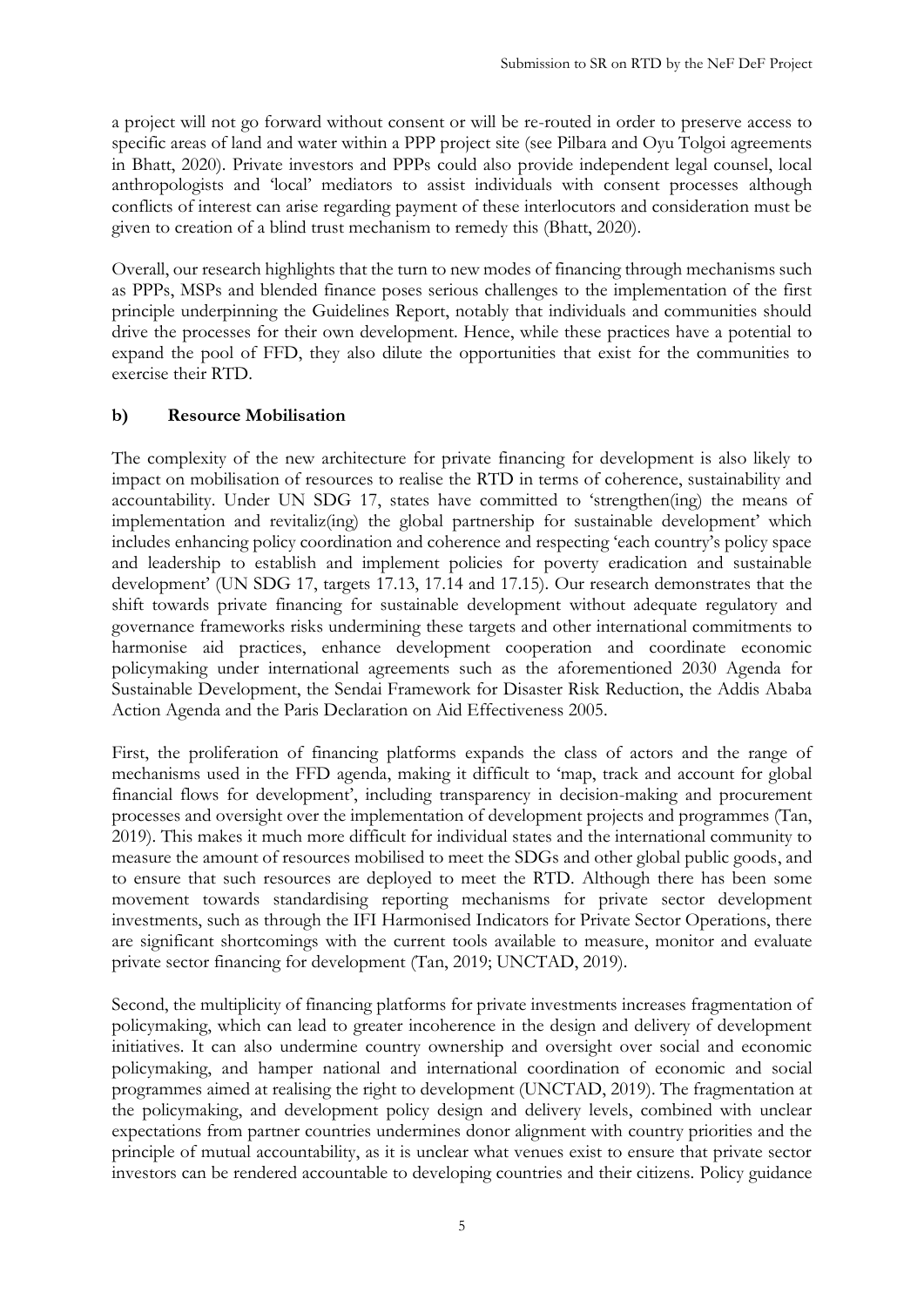on how to harmonise private financing for development and establish common benchmarks for monitoring and evaluating blended and private financial flows for sustainable development, such as the OECD DAC Blended Finance Principles, remain in their infancy and do not address systemic issues of policy coordination and coherence (Tan, 2019, UNCTAD, 2019).

At the country level, the proliferation of new instruments and mechanisms for disbursing development finance beyond traditional donors and official financiers creates additional administrative burdens on developing countries and makes it difficult for countries to plan and budget for sustainable development expenditure to realise the RTD (see Tan, 2019). The focus on incentivising private sector investments through regulatory reforms and catalytic capital from official sources can displace national priorities and processes for facilitating local and nationally driven plans for economic and social development and climate change adaptation and mitigation (Eurodad, 2018). It can undermine aforementioned aid effectiveness agenda that seeks to put developing countries in the front and centre of the development agenda and to ensure that donors (whether public or private) play a role in assisting domestically-driven development strategies and policies without creating additional burdens or impediments to realising the RTD<sup>6</sup> (Erdem Türkelli, forthcoming).

The 'private turn' in development finance also inserts private actors and their priorities into the core of decision-making processes on critical issues relating to international development, including the setting of funding priorities, programme focus and substantive decisions on the allocation of financial resources (Tan, 2019; UNCTAD, 2019). UNCTAD recently reported that developing countries, especially ODA recipients, were not parties to the decision-making processes that led to a reform of ODA policy and that managing donor self-interest, especially where public resources is channelled to private entities, will be a major challenge for many countries (UNCTAD, 2019). There is a great deal of evidence, especially from experience in health and agricultural sectors, to suggest that the presence of private sector actors in financing platforms can often route financing away from national or inter-governmental priorities towards donor and private sector interests (Mert and Chan, 2012). The involvement of commercial interests can create conflicts between the pursuit of private interests versus the public objectives of international development finance (Tan, 2019).

Increased reliance on financial intermediaries, as indicated above, has a further destabilising effect, in that commercial banks do not fully acknowledge their potential role in causing or contributing to human rights adverse impacts (Wästerlund, 2020; Bohoslavsky, 2017). While the debate on the relevance of the UN Guiding Principles on Business and Human Rights to commercial banks, IFIs and DFIs is still in its infancy, the shift towards private financing is underway, without the necessary safeguards in place to ensure an effective remedy when adverse impacts occur. The commercial bank JP Morgan Chase, for instance, has recently launched its own 'development finance institution' as part of its Corporate and Investment Bank. Experts have expressed concerns because of a possible dilution of the SDG and climate change objectives, since JP Morgan's statement regarding its new institution risks prioritising shareholders' profits, whilst at the same time not fully monitoring and assessing the development impact of the projects it funds (Bradlow, 2020).

<sup>6</sup> There are five principles that constitute the backbone of the aid effectiveness agenda: (1)country ownership over development policies and strategies, (2) donor alignment with developing country objectives and priorities through the use of local systems, (3) donor harmonisation through coordination and simplified procedures, (4) resultsfocused development interventions, and (5) mutual accountability of donors and partners (High-Level Forum on Aid Effectiveness, 2005).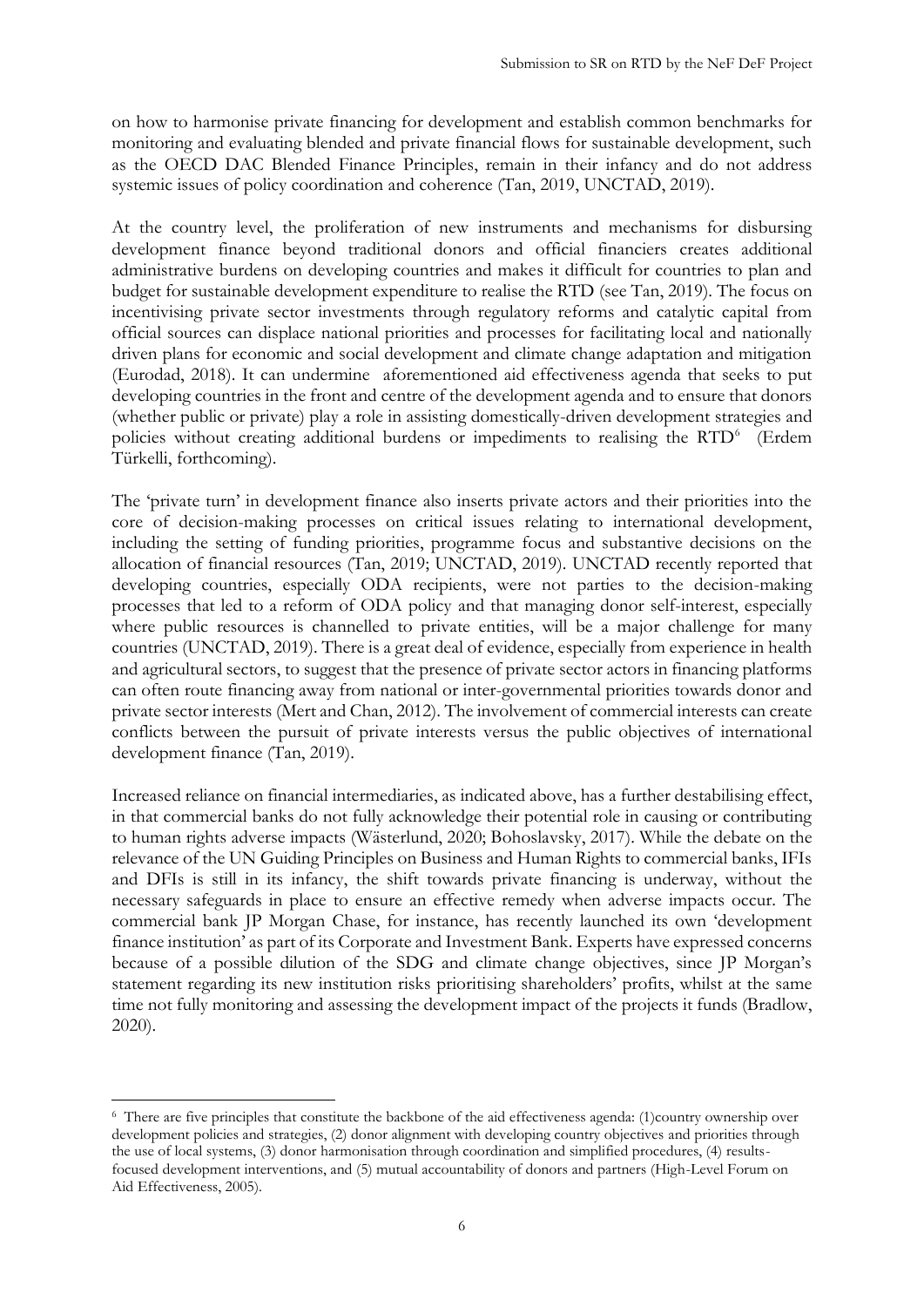And finally, a turn to private finance in FFD introduces new forms of conditionalities, through both public and private modes of governance, that can and do conflict with states' existing commitments under international law, including international investment law (Tan and Cotula, 2018), indigenous peoples' rights (Bhatt, 2020), international human rights law and standards of international protection (La Chimia and Davitti, 2015). A major component of the new FFD framework is the restructuring of legal and regulatory structures to create enabling domestic environments for private investments (World Bank, 2015) and these regulatory reforms may expose countries inadvertently or otherwise, to liabilities under international trade and investment law and/ or create new nodes of transmission for financial instability and the build-up of sovereign debt in developing countries (Tan, 2019).

The financial conditionalities attached to private sector instruments using highly complex financial set-ups such as so-called innovative financing mechanisms may entail very high transaction costs for developing countries and will often by-pass the use of local financial accounting and regulatory systems, again undermining donor alignment with developing country systems. For instance, even proponents of social impact bonds recognise that high overall transaction costs may be incurred particularly due to complex financial and legal arrangements that involve intermediaries. (Mulgan et al, 2011; Hughes and Scherer, 2014). Innovative finance mechanisms promoted through private finance in FFD may result in a 'double conditionality burden' combining *ex-ante* and *ex-post* conditionality, which means that the funds are earmarked *ex-ante* for the specific purposes as required by the donors (for instance, only in certain sectors) and their continued delivery is subject to the achievement of donor-specified results or objectives, ex-post (Hurley, 2012). In some cases, access to private financing from private donors may also impose budget conditionalities, such as requirements for allocating a fixed amount of financing to a specific sector in return for financing<sup>7</sup>. This may constrict the policy space developing countries have in following their own development processes, including through budget allocation.

Thus, even when conditionalities attached to finance instruments may seem aimed at implementing SDG objectives or climate resilience and adaptation, they often result in policies that further increase reliance on external financing (aid or loans) rather than in establishing an enabling environment for structural transformation (UNCTAD, 2015 and 2019). They also create contingent liabilities and debt, catapult states into broader global financial markets without necessary safeguards, and introduce exposure to legal liability towards foreign investors because of international protections in international investment agreements or contracts that can be internationalised by virtue of specific dispute settlement clauses (Tan and Cotula, 2018). This has direct relevance to the fulfilment of the RTD, because it expands financial and legal liabilities of the state towards external actors in the financial markets, which in turn precludes the redistribution of development income and benefits directly to the local population.Concession contracts for the private provision of public services have also been found to contain contractual terms that do not align with international and national legal obligations, for instance on resettlement (Bhatt, 2020) and human rights provisions more generally (Erdem Türkelli, 2020). It is apparent, therefore, that financial returns and development objectives remain difficult to reconcile.

#### **3. Conclusion and Recommendation:**

Evidence from our research on the shift towards private financing for development demonstrates that there are serious reasons to believe that a shift to private finance in FFD risks undermining

<sup>7</sup> For instance, the 'results-based funding model' implemented by the Global Partnership for Education (GPE) requires partner countries to allocate adequate and sustained financing to the education sector for the disbursement of the first 70 percent of their implementation funds. Likewise, partner countries are required to progressively commit 20 percent of their budget to education expenditures (GPE, 2018).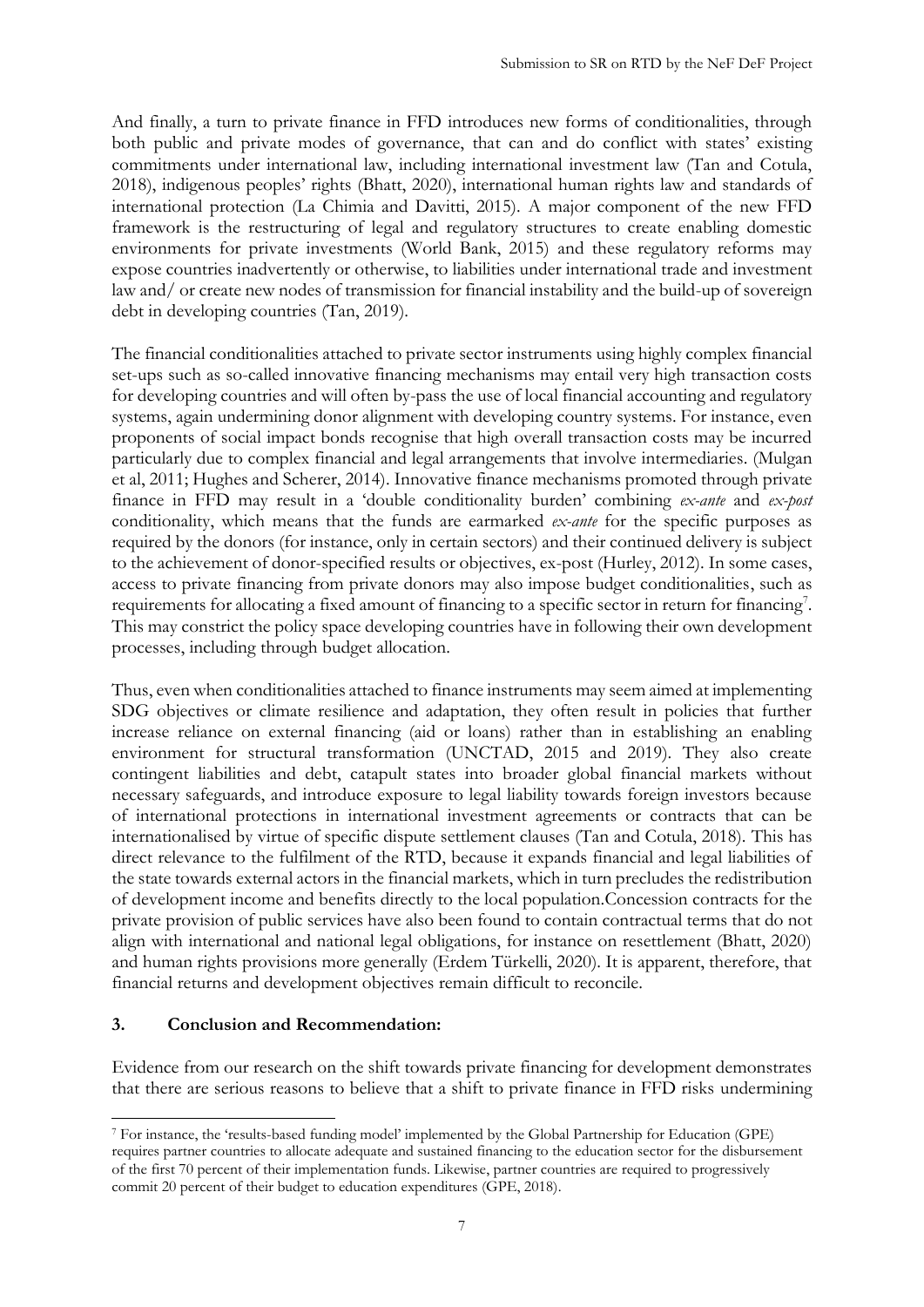individual states and the international community's efforts to realise the right to development. The transition towards private financing for development without requisite regulatory and governance safeguards will impact on the oversight of and accountability of development financing and will risk disenfranchising communities from decision-making processes that affect their rights. New modalities for financing for development that combine official sector financing with private financing will create new administrative and regulatory challenges for both donor and recipient governments and have the potential for undermining policy coherence that forms a basis of the RTD and international agreements to mobilise and disburse financing to realise this right.

We are of the view that while private finance for development can play a role in realising the RTD and meet the SDGs, these forms of financing must not displace official sector financing, especially where such financing remain the most appropriate form of meeting the needs of communities. We believe that there needs to be greater safeguards at national and international levels to ensure that international development finance continues to serve the public interest of meeting the ambitious SDGs and realising the RTD.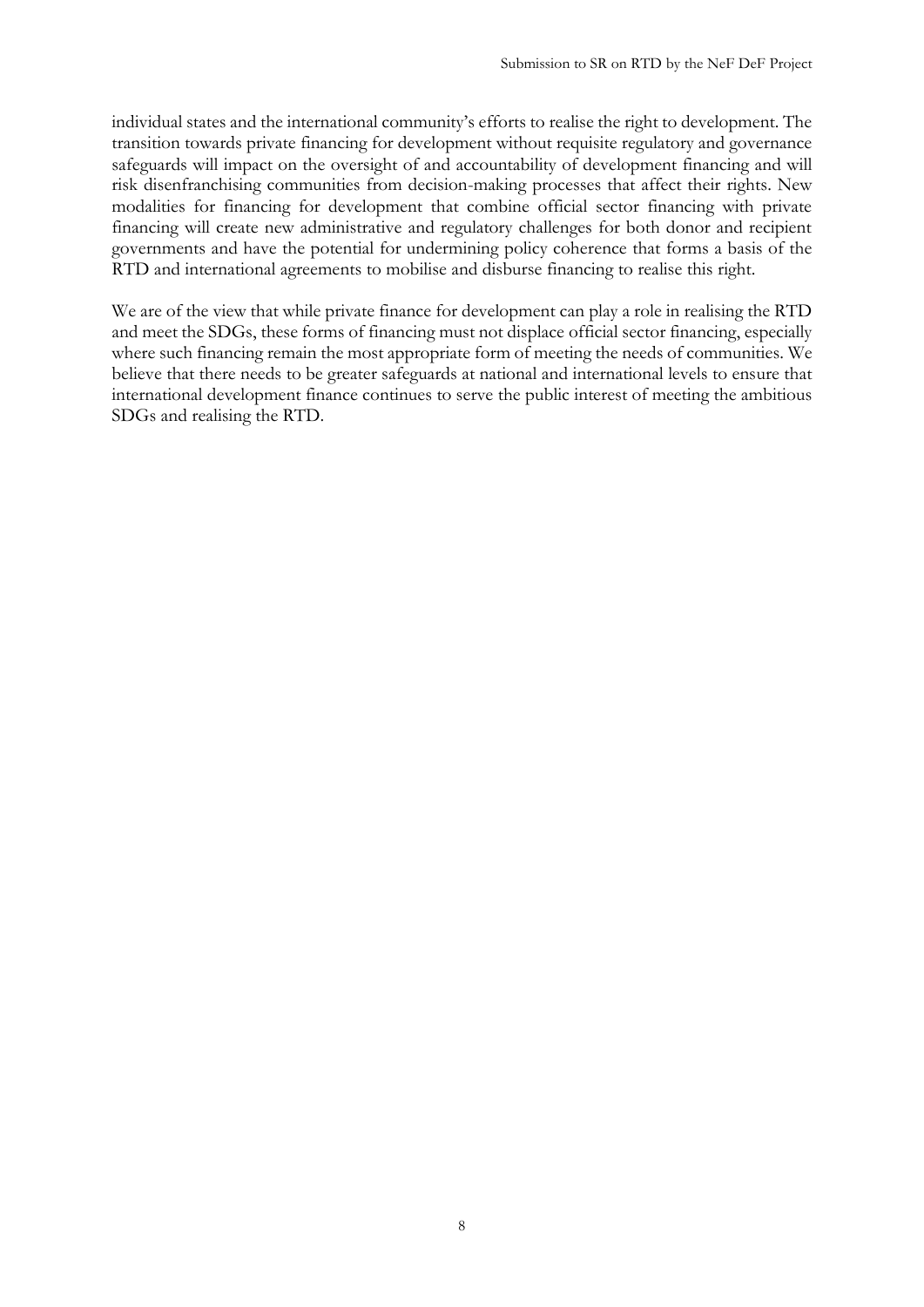#### **References**

- Bhatt, K (2020), *Concessionaires, Financiers and Communities: Implementing Indigenous Peoples' Rights to Land in Transnational Development Projects*, Cambridge University Press.
- Bhatt, K (2021) 'Innovative Contractual Remedies with Indigenous Peoples', in Cambridge Companion to Business and Human Rights, eds I. Bantekas and M. Stein, (Forthcoming, Cambridge University Press).
- Bradlow, D (2020), 'JP Morgan's DFI: Financial Innovation or Development Washing?, 27 February 2020, *Financial Times*
- Bohoslavsky, J P (2017), 'Letter Submitted to the Members of the Thun Group of Banks from the Independent Expert on the Effects of Foreign Debt and Other Related International Financial Obligations of States on the Full Enjoyment of All Human Rights, particularly Economic, Social and Cultural Rights', 19 October 2017, available at: [https://www.ohchr.org/Documents/Issues/Development/IEDebt/LetterThunGroup.](https://www.ohchr.org/Documents/Issues/Development/IEDebt/LetterThunGroup.pdf) [pdf](https://www.ohchr.org/Documents/Issues/Development/IEDebt/LetterThunGroup.pdf)
- Centre for Strategic and International Studies (CSIS) and ODI (2016), 'Development Finance Institutions Come of Age: Policy Engagement, Impact and New Directions', A Report of the CSIS Project on Prosperity and Development and the ODI.
- Davitti, D and La Chimia, A (2015), 'A Lesser Evil? The European Agenda on Migration and the Use of Aid Funding for Migration Control', *The Irish Yearbook of International Law*, Volume 10.
- de Moerloose, S (2018) 'Sustainable Development and the Use of Borrowing State Frameworks in the New World Bank Safeguards', *Law and Politics in Asia, Africa and Latin America* 51 (1).
- Erdem Türkelli, G (2020), *Children's Rights and Business: Governing Obligations and Responsibility*, Cambridge University Press.
- Erdem Türkelli, G (Forthcoming) 'Official Development Assistance (ODA), Aid Dynamics and Sustainable Development", in *Encyclopedia of the UN Sustainable Development Goals. Partnerships for the Goals*, Springer.
- Global Partnership of Education (GPE) (2018), 'Policy Brief: GPE's Engagement on Domestic Financing for Education', [https://www.globalpartnership.org/content/policy-brief-gpes](https://www.globalpartnership.org/content/policy-brief-gpes-engagement-domestic-financing-education)[engagement-domestic-financing-education](https://www.globalpartnership.org/content/policy-brief-gpes-engagement-domestic-financing-education)
- High-Level Forum on Aid Effectiveness (2005) Paris Declaration on Aid Effectiveness and the Accra Agenda for Action.
- Hughes, J and Scherer, J (2014), 'Foundations for Social Impact Bonds: How and Why Philanthropy is Catalyzing the Development of a New Market. Social Finance', Social Finance US.
- Hurley, G ((2012) 'Innovative Financing for Development: A New Model for Development Finance?, Discussion Paper, 1 November 2015, UNDP.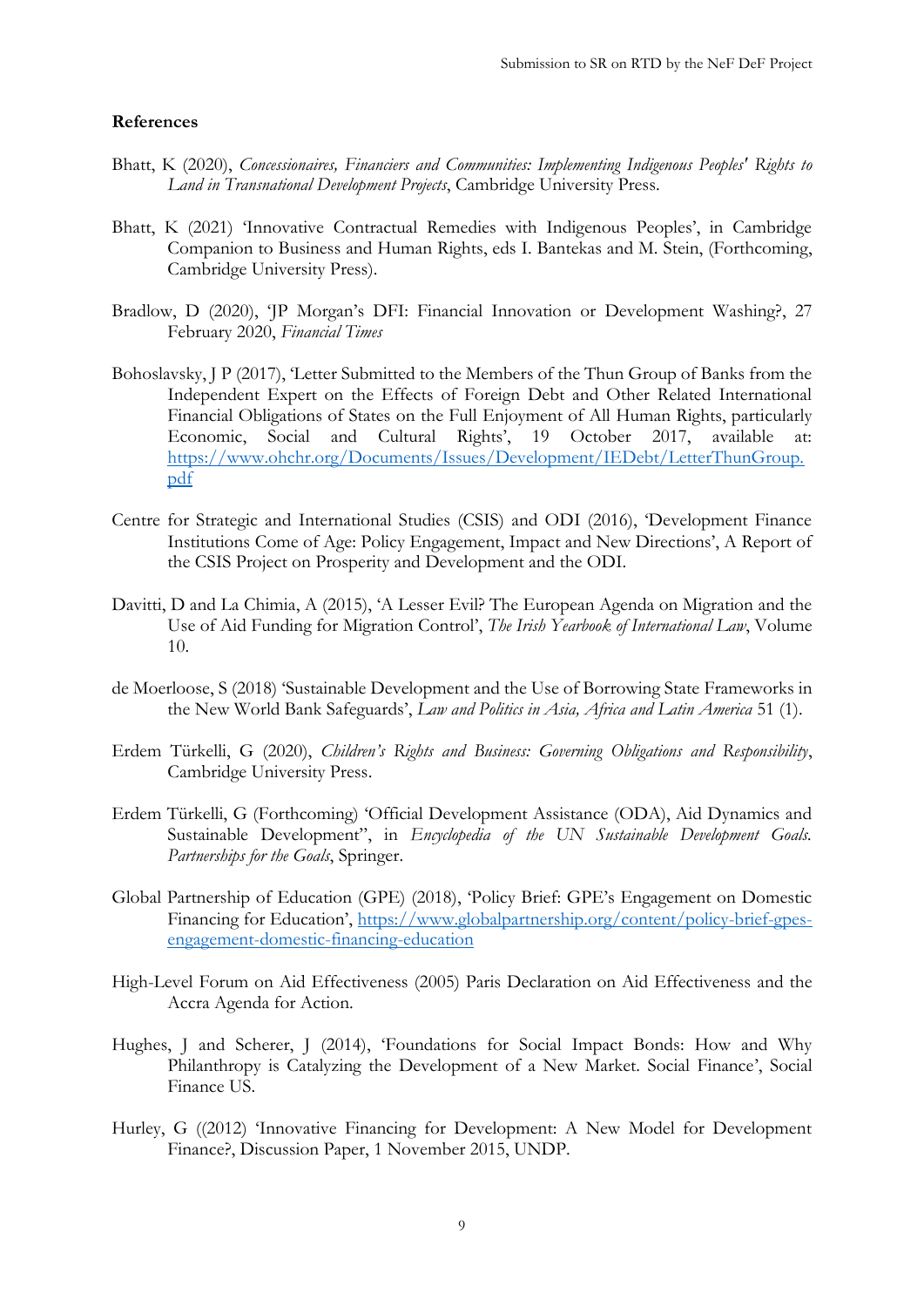- Jokubauskaite, G (2019) 'Tied Affectedness? Grassroots Resistance and the World Bank', *Third World Thematics: A TWQ Journal*, 3(5-6).
- Jokubauskaite, G and Rossati, D (2020), 'The Tragedy of Juridification in International Development Finance', *Canadian Journal of Development Studies*.
- Leader S.and Ong (eds.) (2011), *Global Project Finance, Human Rights and Sustainable Development*, Cambridge University Press.
- Mert, A and Chan, S (2012, 'The Politics of Partnerships for Sustainable Development' in Patterberg, P et al (eds), *Public-Private Partnerships for Sustainable Development*, Edward Elgar.
- Mbengue, M and de Moerloose, S (2017), 'Multilateral Development Banks and Sustainable Development: On Emulation, Fragmentation and a Common Law of Sustainable Development', *Law and Development Review* 10 (2).
- Mulgan, G et al. (2011), 'Social Impact Investment: The Challenge and Opportunity of Social Impact Bonds', The Young Foundation.
- Park S and Strand, J R (2016), *Global Economic Governance and the Development Practices of the Multilateral Development Banks*, Routledge, New York.
- Tan, C (2019), 'Creative Cocktails or Toxic Brews? Blended Finance and the Regulatory Framework for Sustainable Development', in Gammage, C and Novitz, T (eds), *Sustainable Trade, Investment, and Finance: Toward Responsible and Coherent Regulatory Frameworks*, Edward Elgar.
- Tan, C (2018), 'The Risks of Using Blended Finance in Development', GLOBE Centre Policy Brief Series Series Number 4, [https://warwick.ac.uk/fac/soc/law/research/centres/globe/policybriefs/web\\_pb4\\_fina](https://warwick.ac.uk/fac/soc/law/research/centres/globe/policybriefs/web_pb4_final_c_tan_by_research_retold_-_27_sept_2018.pdf) [l\\_c\\_tan\\_by\\_research\\_retold\\_-\\_27\\_sept\\_2018.pdf](https://warwick.ac.uk/fac/soc/law/research/centres/globe/policybriefs/web_pb4_final_c_tan_by_research_retold_-_27_sept_2018.pdf)
- Tan, C and Cotula, L (2018), 'Regulating Development Partnerships: PPPs, Blended Finance and Responsible Investment Provisions', UNCATD Investment Policy Hub, 23 March 2018, [https://investmentpolicy.unctad.org/blogs/63/regulating-development-partnerships](https://investmentpolicy.unctad.org/blogs/63/regulating-development-partnerships-ppps-blended-finance-and-responsible-investment-provisions)[ppps-blended-finance-and-responsible-investment-provisions](https://investmentpolicy.unctad.org/blogs/63/regulating-development-partnerships-ppps-blended-finance-and-responsible-investment-provisions)
- United Nations (2015a), 'Transforming Our World: 2030 Agenda for Sustainable Development', UN General Assembly Resolution 70/1, 21 October 2015.
- United Nations (2015b) 'Addis Ababa Action Agenda of the Third International Conference on Financing for Development', The Final Text of the Outcome Document Adopted at the Third International Conference on Financing for Development, Addis Ababa, Ethiopia, 13 – 16 July 2015 and endorsed by the UN General Assembly in Resolution 69/313, 27 July 2015.
- United Nations Conference on Trade and Development (UNCTAD), *The Least Developed Countries Report 2015: The Present and Future of External Development Finance: Old Dependence, New Challenges*, UN.